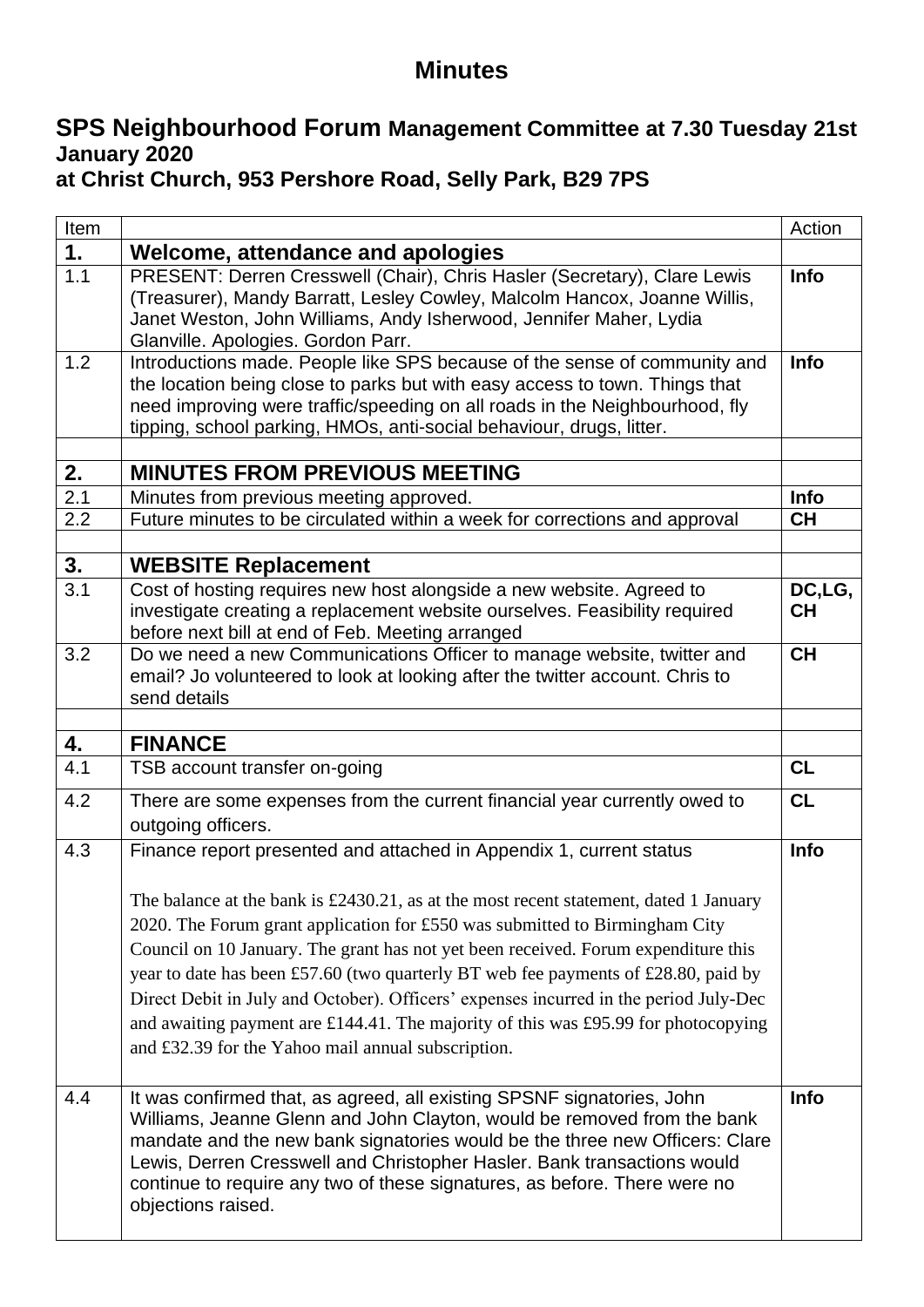| 5.  | <b>Flood Action Group Report</b>                                                                                                                                                                                                                                                                                                                                                                      |                           |
|-----|-------------------------------------------------------------------------------------------------------------------------------------------------------------------------------------------------------------------------------------------------------------------------------------------------------------------------------------------------------------------------------------------------------|---------------------------|
| 5.1 | JC not attending management meeting but has supplied a report for this<br>meeting (Appendix 2). Lydia volunteered to be our contact with the John<br>concerning Flood Action Group actions.                                                                                                                                                                                                           | LG                        |
| 5.2 | Some road drains at the Pershore Road end of Dogpool Lane appear to be<br>blocked and this needs reporting to BCC. These have been jetted and<br>cleared. Please note that residents are able to report blocked drains online via<br>the BCC website (there's a link on the Home Page of Forum website) or by<br>phoning 0121-303-6644.                                                               | Info                      |
| 5.3 | An enquiry will be made to BCC about clearing fallen leaves but residents can<br>also help by removing accumulations of leaves from around drain covers by<br>their houses.                                                                                                                                                                                                                           | Info                      |
| 5.4 | CH enquired about improved property level protection for the houses in<br>Fashoda Road which are vulnerable to surface water flooding. JC made<br>enquiries, there is an EA officers' meeting taking place this month at which<br>this matter will be raised.                                                                                                                                         | <b>JC</b>                 |
| 6.  | <b>Police and traffic matters</b>                                                                                                                                                                                                                                                                                                                                                                     |                           |
| 6.1 | Lesley Crowley will continue to support community Police meetings. Next<br>meeting is on the 11 <sup>th</sup> of Feb at 7.30                                                                                                                                                                                                                                                                          | <b>LC</b>                 |
| 6.2 | Selly Park South StreetWatch group now exists and the first patrol is<br>imminent. We only have two members and need more volunteers. We will<br>publicise on twitter, facebook, website etc when patrols start. Poster to be<br>displayed in Christ Church.                                                                                                                                          | <b>CH</b>                 |
| 6.3 | What can we do to improve illegal turning and parking issues? Are the items<br>in previous minutes widely known and happening?<br>Reporting bad parking on website? Leaflets available?<br>Speed cameras on Pershore Road?<br>Obtaining speed gun (from Speed Watch)?<br>$\bullet$<br>Dashcam footage useable by Police?<br>$\bullet$<br>Dogpool Lane and Pershore Road junction improvements         |                           |
|     | Agreed next step was for Janet to contact the PCSOs to discuss how we can                                                                                                                                                                                                                                                                                                                             | Jan                       |
|     | report issues and help reduce crime and anti-social behaviour.                                                                                                                                                                                                                                                                                                                                        |                           |
| 6.4 | Do we want to support Active Citizens events? Discussion deferred.                                                                                                                                                                                                                                                                                                                                    | All                       |
| 7.  | <b>Environment</b>                                                                                                                                                                                                                                                                                                                                                                                    |                           |
| 7.1 | The clearing of dumped waste in the alley at the rear of Kitchener Road<br>bordering Pebble Mill Fields project on hold due to lack of funding (quote to<br>clear is £1100, grant of £300 ringfenced in budget). Presence of asbestos is a<br>problem. Discuss with Barry from CP4SO whether there are other asbestos<br>clearance activities we can join in.                                         | <b>DC</b>                 |
| 7.2 | Volunteers for litter picking. Wes in Fashoda Road had a small group of<br>volunteers but this seems to have stopped. It was agreed that we would<br>support litter picks, contact Wes to understand the status of his group and put<br>this on the agenda for the Open Forum meeting                                                                                                                 | <b>CH</b>                 |
| 7.3 | What can we do to improve the environment? Are the items in previous<br>minutes widely known and happening?<br>How to report fly tipping<br>Leaflets concerning bins on pavements?<br>$\bullet$<br>Agreed that we will produce a leaflet educate residents on litter management.<br>Derren offered to do some research and subsequent to the meeting, Lydia<br>and Andy offered to design the leaflet | <b>DC LG</b><br><b>AL</b> |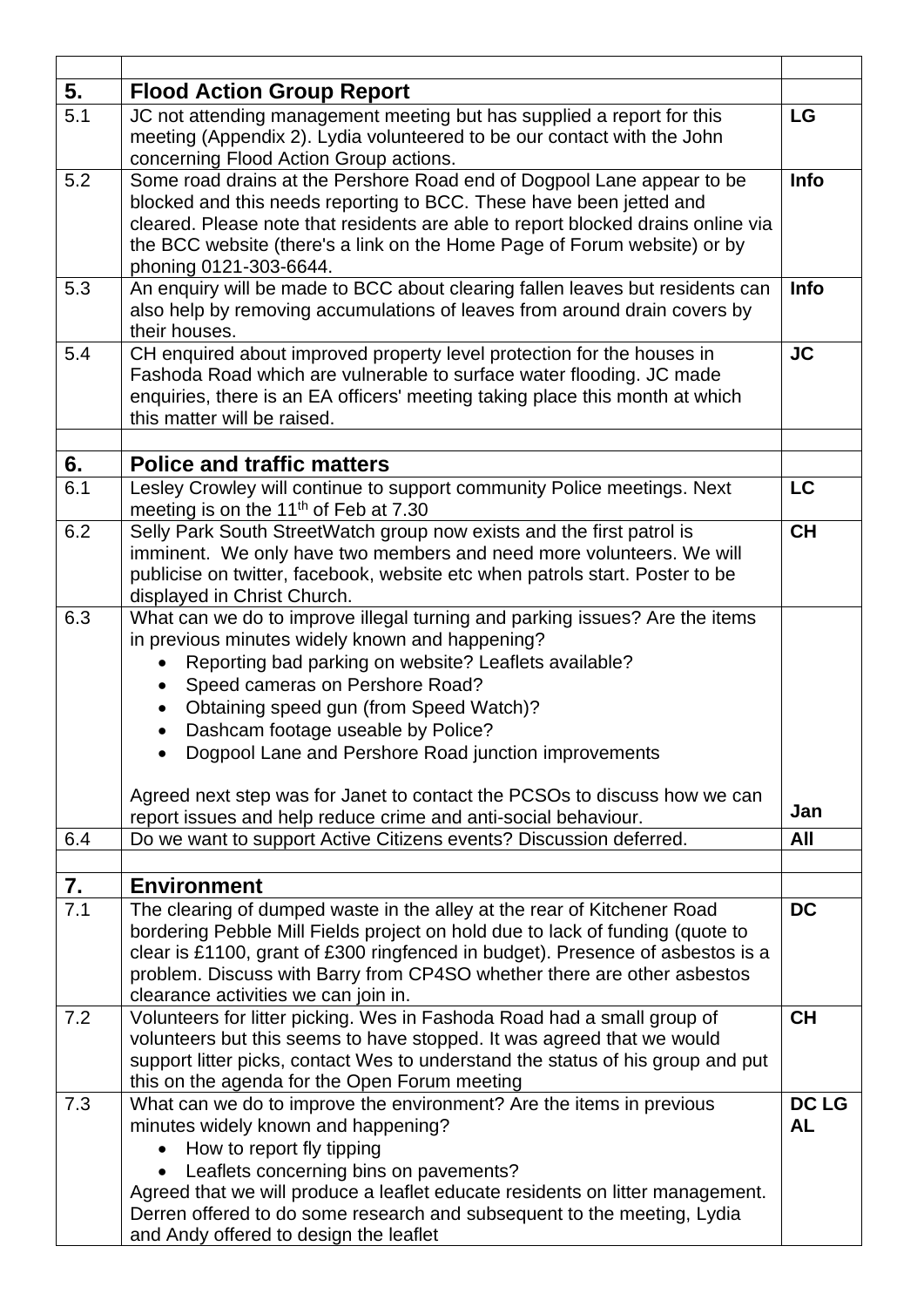| 7.4  | Issue of litter following matches on Pebble Mill Playing Fields raised. Derren                              | <b>DC</b>   |
|------|-------------------------------------------------------------------------------------------------------------|-------------|
|      | suggested we should look to educate the users. For info, booking of the                                     |             |
|      | pitches is controlled by BCC Education department                                                           |             |
|      |                                                                                                             |             |
| 8.   | <b>Planning applications.</b>                                                                               |             |
| 8.1  | John W will continue for the current Forum year as the named person for                                     | <b>DC</b>   |
|      | receiving BCC Planning consultation documents, produces the forum's                                         |             |
|      | response and contacts household's response. Derren offered to become                                        |             |
|      | named contact and look at how we can get more people involved in raising                                    |             |
|      | objections e.g. a standard response letter                                                                  |             |
| 8.2  | 950 Pershore Road, change from 6 to 7 bed HMO. Not discussed                                                | <b>JW</b>   |
| 8.3  | The former Dogpool Hotel, proposed change of use to student flats. There                                    | <b>JW</b>   |
|      | were mixed feelings over this. Not discussed.                                                               |             |
| 8.4  | 875 Pershore Road, proposed change from 4 bed HMO to 7 bed HMO.                                             | <b>JW</b>   |
|      | Objection has been made. Not discussed                                                                      |             |
| 8.5  | 955 Pershore Road, two semi-detached houses proposed. Concern                                               | <b>JW</b>   |
|      | expressed to their use and the effect on neighbouring properties.                                           |             |
|      |                                                                                                             |             |
| 9.   | <b>Meetings</b>                                                                                             |             |
| 9.1  | It was agreed that rather than having a Meetings feedback section we would                                  | All         |
|      | have a General Feedback section which incorporated any relevant feedback                                    |             |
|      | from meetings but also any other news from the surrounding neighbourhoods.                                  |             |
| 9.3  | Stirchley Forum. Gordon Parr has supported meetings when he can, and                                        | <b>Info</b> |
|      | wishes to continue doing so, but no longer receives information emails                                      |             |
| 9.4  | CP4SO keep us informed via emails. Derren currently attends                                                 | Info        |
|      |                                                                                                             |             |
| 10.  | AOB:                                                                                                        |             |
| 10.1 | Forum has offered to contribute £100 towards cost of proposed community                                     | <b>Info</b> |
|      | defibrillator at Christ Church. The project is still ongoing but does not have all                          |             |
|      | the funding in place                                                                                        |             |
| 10.2 | Agenda for Open Forum Meeting 25th Feb                                                                      | All         |
|      |                                                                                                             |             |
|      | <b>CPSO</b> feedback                                                                                        |             |
|      |                                                                                                             |             |
|      | Call for volunteers for litter picking<br>Request for residents' email addresses (Chris to investigate GDPR |             |
|      | implications)                                                                                               |             |
|      | Please inform Chris of any other suggestions                                                                |             |
| 10.3 | Malcolm stated that for future meetings, access will be via the fire exit at the                            | All         |
|      | rear of the church and the front entrance will be locked                                                    |             |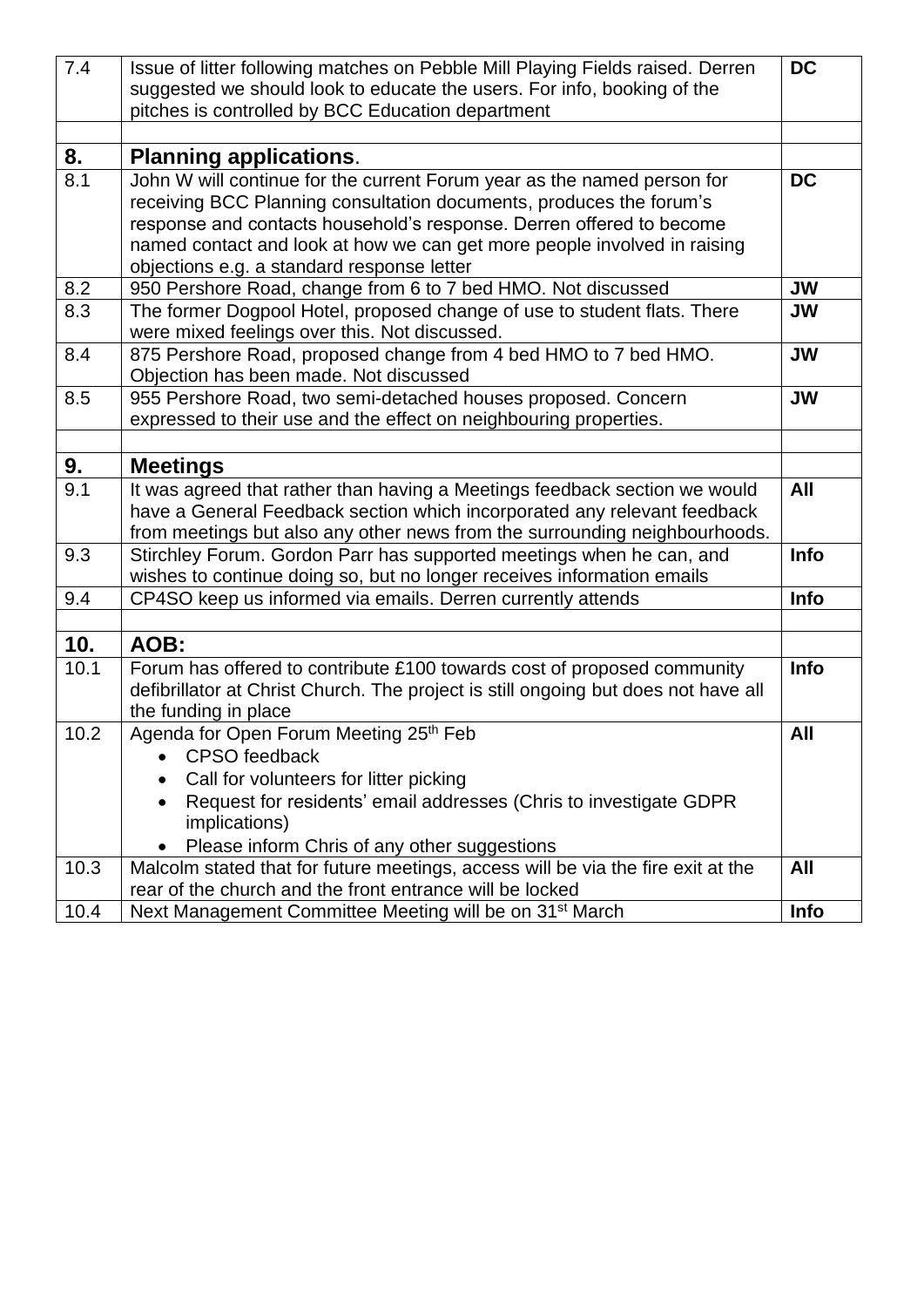#### **Appendix 1**

Treasurer's Report, January 2020

The balance at the bank is £2430.21, as at the most recent statement, dated 1 January 2020.

The Forum grant application for £550 was submitted to Birmingham City Council on 10 January. The grant has not yet been received.

Forum expenditure this year to date has been £57.60 (two quarterly BT web fee payments of £28.80, paid by Direct Debit in July and October). Officers' expenses incurred in the period July-Dec and awaiting payment are £144.41. The majority of this was £95.99 for photocopying and £32.39 for the Yahoo mail annual subscription. The payment of the above expenses will be approved as soon as the three new Officers are formally set up as signatories on the Forum bank account. (Thank you to former Officers Jeanne Glenn and John Clayton for their patience while this process is completed.)

The required 'variation of authority' bank form has been submitted to the TSB and we hope the transition will be completed within the next few weeks. The three existing signatories are to be removed and the three new Officers will become the account signatories – Clare Lewis, Derren Cresswell and Chris Hasler. As before, any two Officer signatures will be required to approve Forum payments.

Prepared by Clare Lewis, SPSNF Treasurer, January 2020

#### **Appendix 2**

1. Matters arising from Section 8.1 of minutes of MC meeting held 19th November:

- Road drains at Pershore Rd end of Dogpool Lane blocked. I reported this to Birmingham City Council (BCC) and later received a report saying that the drains has been jetted and unblocked. Please note that residents are able to report blocked drains online via the BCC website (there's a link on the Home Page of Forum website) or by phoning 0121-303-6644.

-Leaf clearing is no longer carried out routinely by BCC. However, I did report problem of accumulated leaf debris along the above stretch of Dogpool Lane. The problem probably will not happen again here because the large trees outside the old BT building have been cut down. Also, please note comment in that minute re residents helping by removing leaf debris around the drain cover near their own house.

-Improving property level flood protection for houses in Fashoda Rd. I contacted BCC and whilst the Projects Leader at the Drainage Department is supportive of this, BCC has no budget for it as funding for flood protection schemes has to come from the Environment Agency (EA). I contacted EA and am awaiting further information. I understand that there is an EA officers' meeting taking place this month at which this matter will be raised.

2. Flooding during December and January. There has not been any. Despite some heavy rainfall the local highways drainage system has worked well. The highest river level at Selly Park Gauge was recorded at 0.92 metres on 30th Dec. Nominal Flood Alert level at this gauge is 1.10 metres.

3. BBC Panorama: A programme is being planned to look at response and resilience to environmental changes associated with global warming, such as more frequent extreme rainfall events. I was contacted by researchers from the programme and attended a meeting here with two journalists and the flood action leader in Selly Park North (the Avenues and Sir Johns Road)